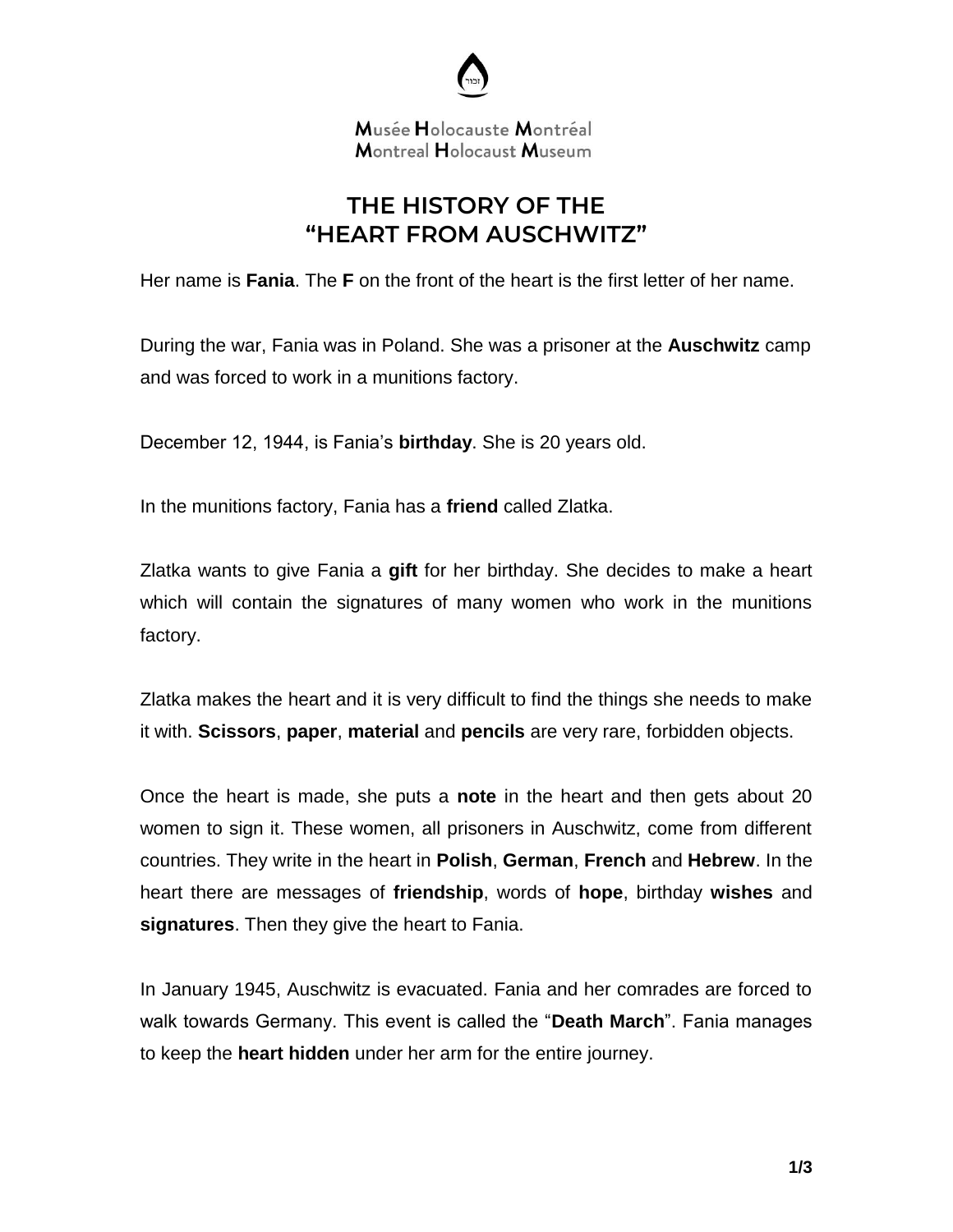After walking for three days, Fania and some of the other workers from the munitions factory are deported by train to Ravensbrück, which is a concentration camp for women. The last message is written in the heart by a young woman on January 26, 1945, at Ravensbrück.

Fania and Zlatka are both survivors of the Holocaust. Fania's favourite inscription in the heart is "**Freedom, Freedom, Freedom**." Fania donated the heart to the Montreal Holocaust Museum in 1988. It is an exceptional object in the museum: It is one of the rare objects known to have been created by prisoners in Auschwitz.

In 1998, Zlatka, like many other Holocaust survivors, told her life story in Yiddish in front of a camera in Montreal. In this recording, she tells how she had the idea to make the heart and how she proceeded to make it. She says: "**We were 20 (women); that is why I imagined 20 layers**." In fact there are 12 women's signatures in the heart.

**The story of the heart continues**. In 2008, a **documentary** was made about the heart. The directors Luc Cyr and Carl Leblanc travelled all over the world **to find the women who signed the heart**. When the documentary was being made, Fania saw the Heart from Auschwitz again at the Montreal Holocaust Museum. On this occasion, students from Lambert-Closse School in Montreal, who did The Heart From Auschwitz activity, gave her a heart for her 84<sup>th</sup> birthday.